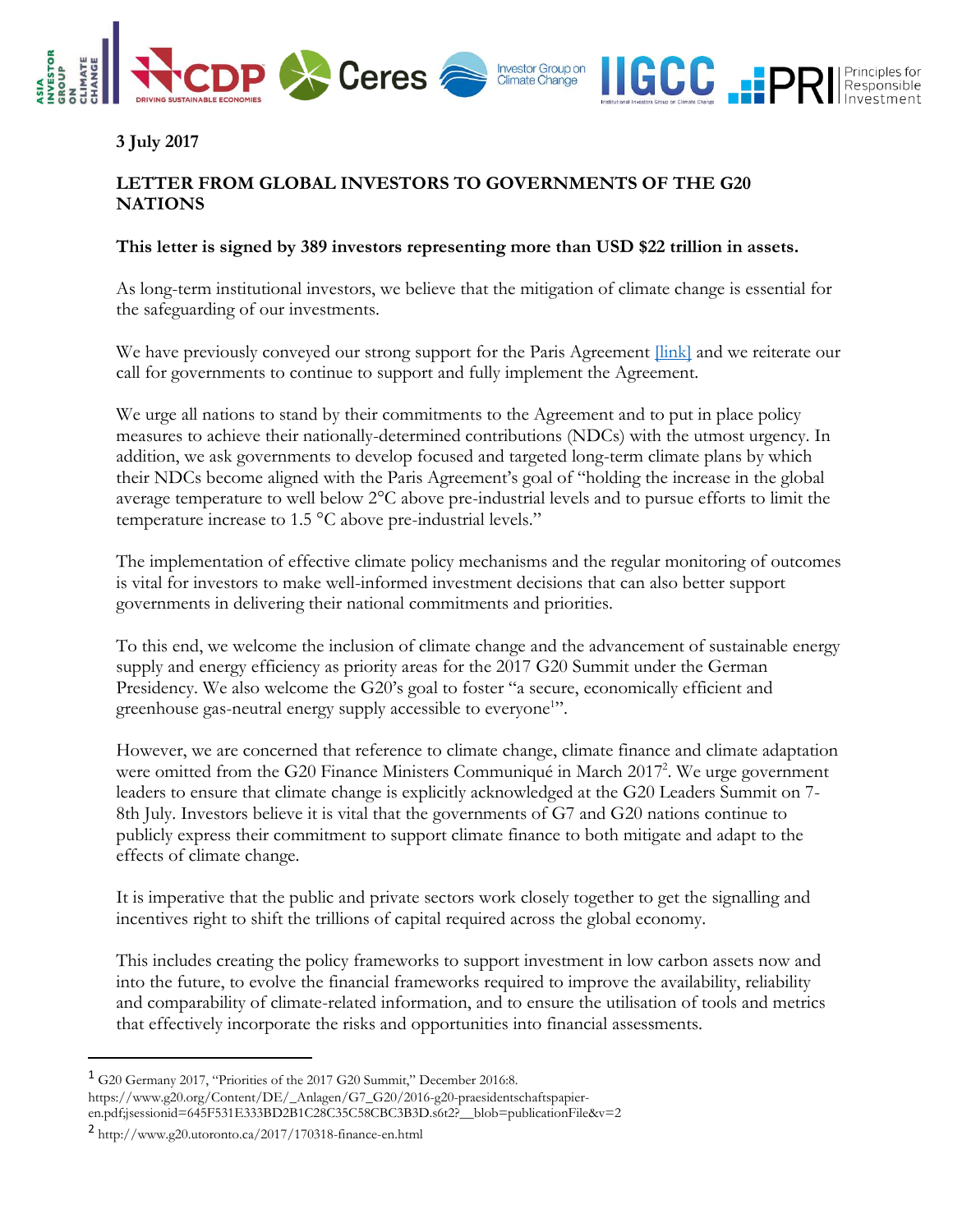Investors are willing and ready to work with governments to facilitate the changes that are needed to improve the pricing of climate-related financial impacts, and to mobilise the capital flows that are required to underpin a strong and resilient financial system.

With that in mind, we call on global leaders to:

- **Continue to support and implement the Paris Agreement,** including the implementation of NDCs and 2050 climate plans to achieve the goals of that agreement.
- **Drive investment into the low carbon transition** through aligning climate-related policies, phasing out fossil fuel subsidies and including carbon pricing where appropriate.
- **Implement climate-related financial reporting frameworks**, including supporting the Financial Stability Board Task Force on Climate-related Financial Disclosures recommendations.

We provide further detail on each of these three areas for action in the companion briefing paper entitled *"Governments urged to maintain momentum on climate change action"*.

Sincerely,

*Note: The following 389 investor signatories with more than \$22 trillion in assets are listed in alphabetical order by organisation name:*

ABP Acadian Asset Management, LLC ACTIAM N.V. Addenda Capital Inc. Adrian Dominican Sisters Portfolio Advisory Board Aegon N.V. AGF Investments Agriculture Capital AIF Capital Limited Aktia Bank Alberta Investment Management Corporation Albright Capital Management LLC Alecta Allianz Global Investors Alphinity Investment Management Alquity Investment Management Limited Amalgamated Bank AMF AMP Capital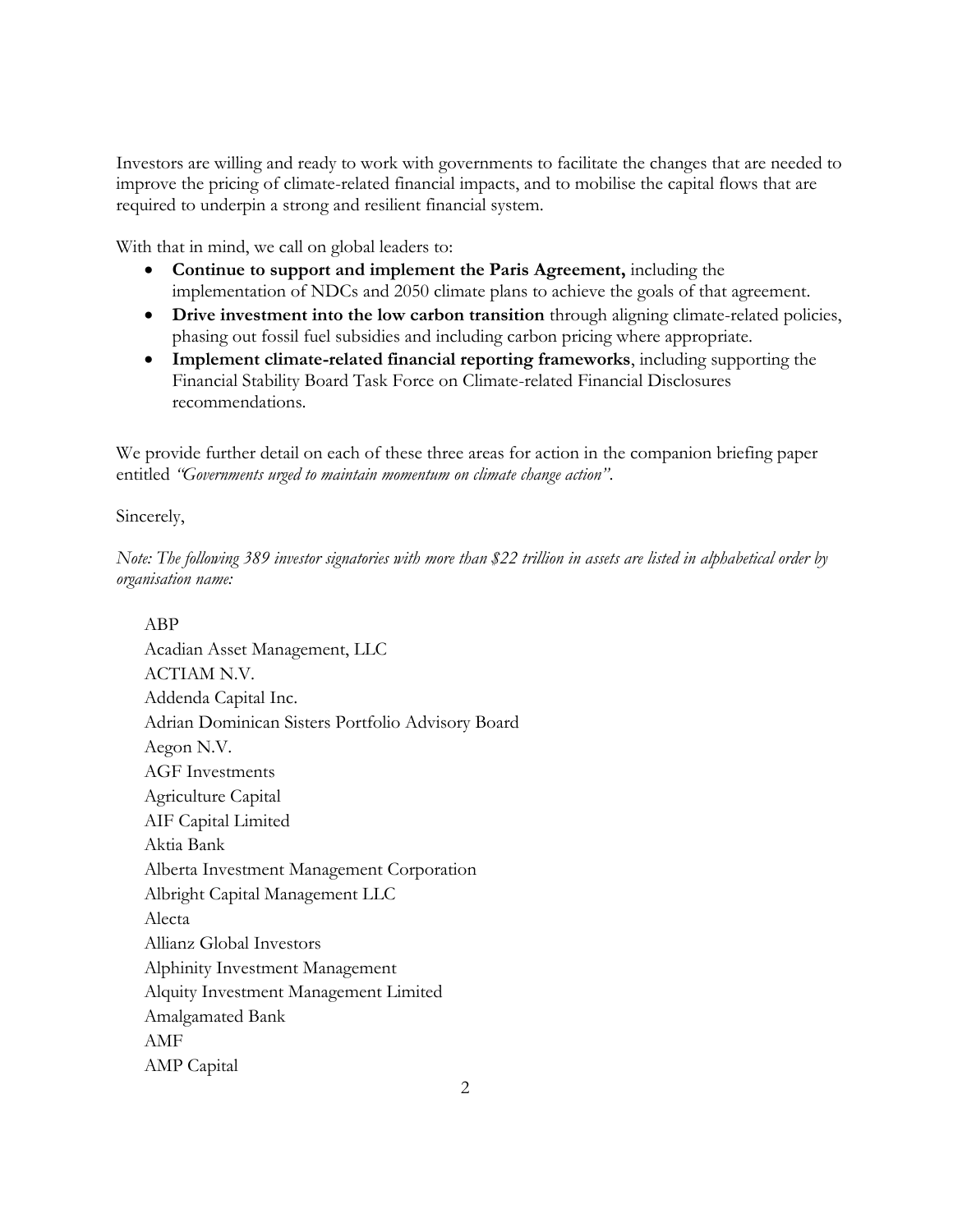AMUNDI Andra AP-fonden (AP2) AP3 Third Swedish National Pension Fund AP4 Fourth Swedish National Pension Fund AP7 APG Asset Management Aquila Capital Arabesque Asset Management Ltd ARC Fiduciary Ario Advisory Arjuna Capital Armstrong Asset Management ASN Bank Athens Impact Socially Responsible Investments ATP Australian Council of Superannuation Investors Australian Ethical Investment Ltd AustralianSuper Avanz Capital Avaron Asset Management Aviva Investors Aviva plc Avon Pension Fund AXA Group AXA IM Baillie Gifford Baldwin Brothers Inc BaltCap Banco de Crédito Cooperativo-Grupo Cooperativo Cajamar Bankhaus Schelhammer & Schattera Barings LLC Bâtirente Bayerische Versorgungskammer BBC Pension Trust Ltd Bedfordshire Pension Fund BMO Global Asset Management BNP Paribas Asset Management Bonnefield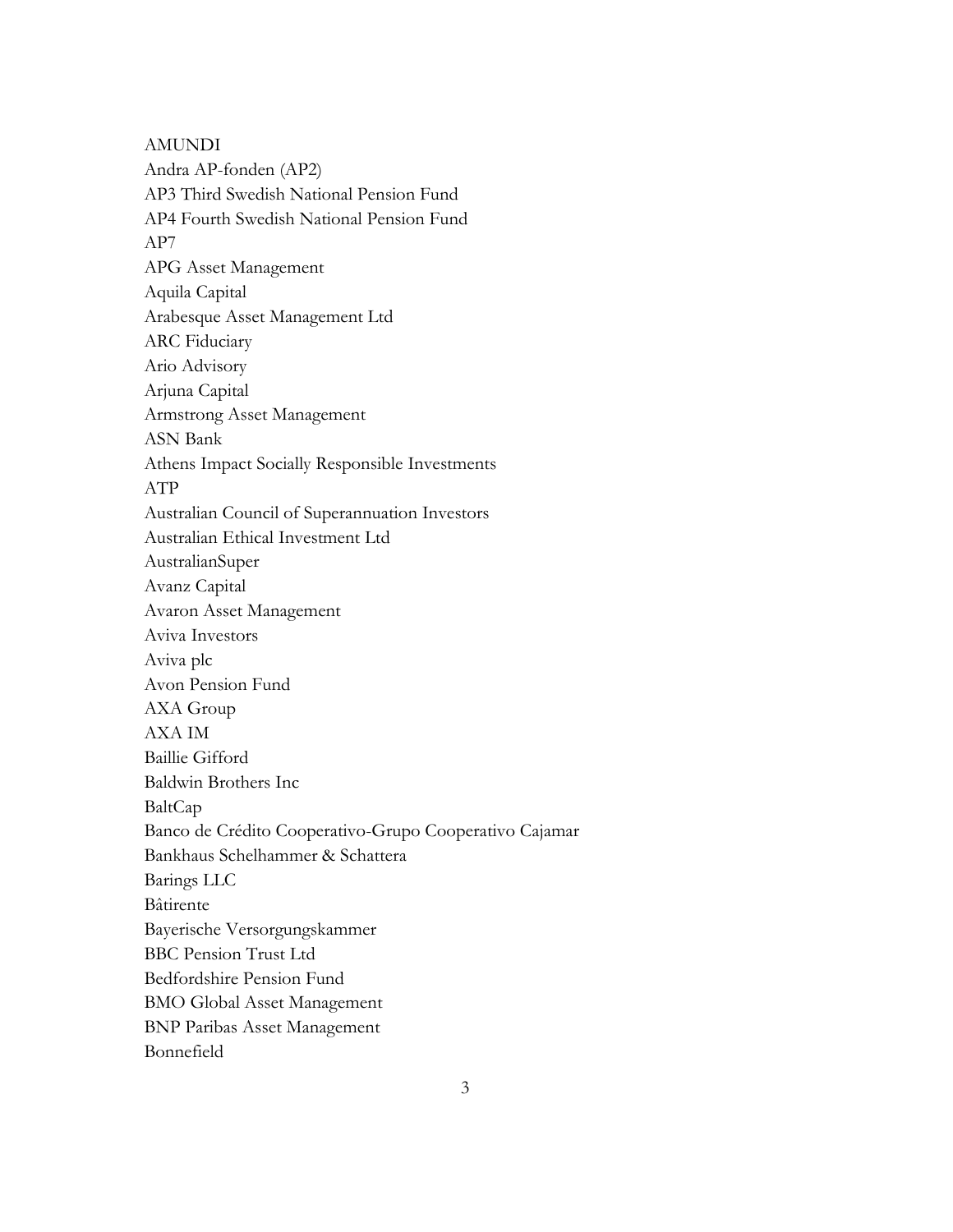Boston Common Asset Management Boston Trust & Investment Management Company/Walden Asset Management Brawn Capital Limited Bridges Fund Management Ltd British Columbia Municipal Pension Plan British Columbia Investment Management Corporation (bcIMC) BT Financial Group BT Investment Management Bullitt Foundation BVM Shareholder Education & Advocacy Group Caisse des Dépôts - Groupe Caja Ingenieros Gestión SGIIC California State Controller CalPERS CalSTRS Calvert Foundation Calvert Research and Management Candriam Investors Group Capri Investment Group Capricorn Investment Group Cathay Financial Holding Co., Ltd. Catholic Super Cbus **CCLA** Celeste Funds Management CFB Methodist Church Chair of the Investment Committee of Archbishops Council Christian Brothers Investment Services Christian Super Christopher Reynolds Foundation Church Commissioners for England Church Investors Group Church of England Pensions Board Church of Scotland Investors Trust Church of Sweden Clean Yield Asset Management **COMGEST** Committee on Mission Responsibility Through Investment, Presbyterian Church U.S.A.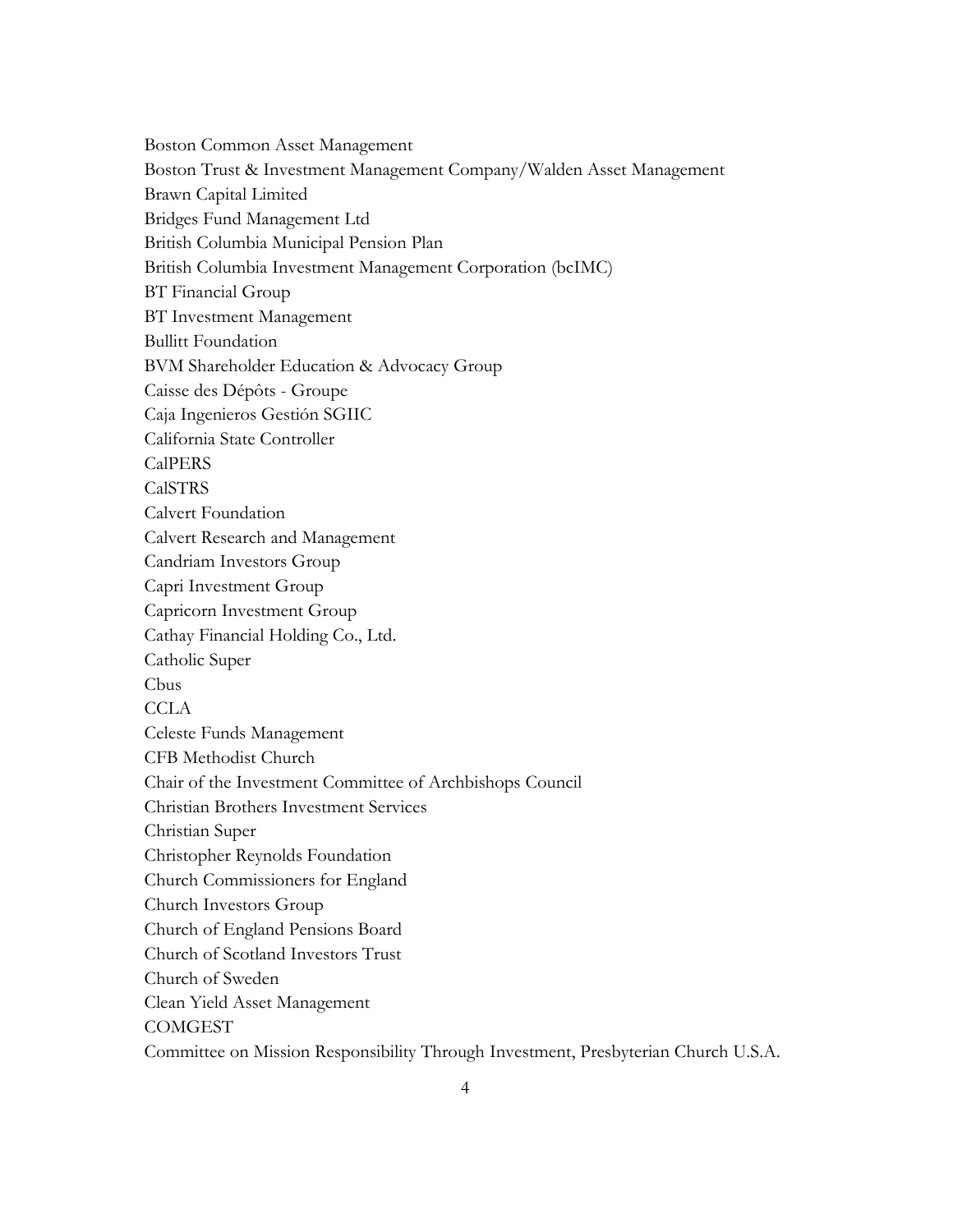Community Capital Management Congregation of Sisters of St. Agnes Congregation of St. Joseph Congregation of the Sisters of the Presentation – Newfoundland and Labrador Province CoPower Inc Cornerstone Capital Group Creation Investments Capital Management, LLC CRF for Local Government Dana Investment Advisors Danske Bank Asset Management Daughters of Charity, Province of St. Louise DBL Partners Deutsche Asset Management De Volksbank de Volksbank N.V. Developing World Markets Dignity Health Dominican Sisters of Sparkill Dominican Sisters of Springfield, IL Dundas Global Investors Earth Capital Partners Echo Foundation Ecofi Investissements Ecology Building Society EdenTree Investment Management Edmond de Rothschild Asset Management EGAMO Encourage Capital Energy Power Partners Environment Agency Pension Fund Epic Capital Wealth Management Episcopal Church Investment Group ERAFP ESG Moneta Co., Ltd. Essex Investment Management, LLC ESSSuper Ethos Foundation Switzerland Eurazeo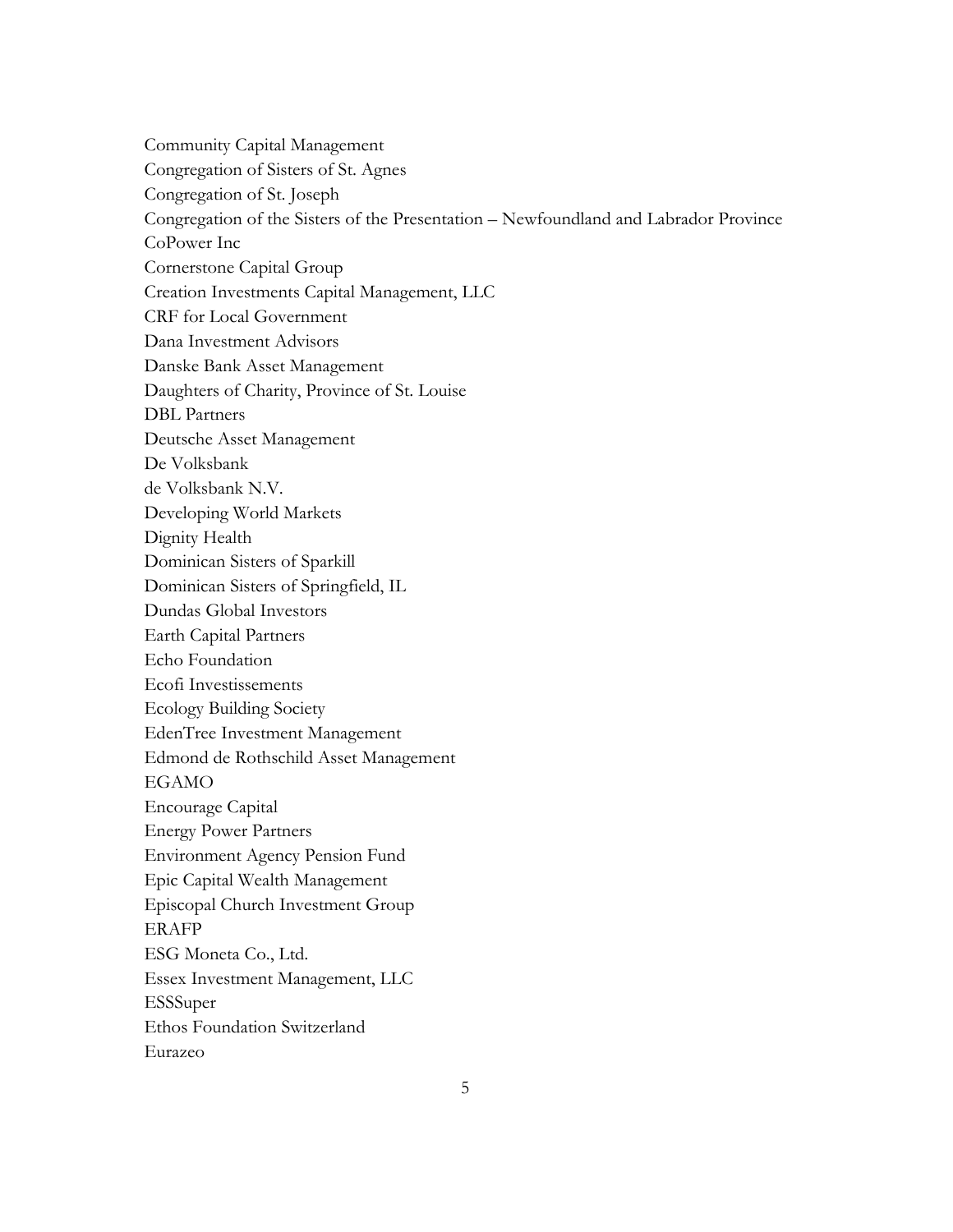Eurazeo PME Evanston Capital Management, LLC Everence and the Praxis Mutual Funds FFI Figure 8 Investment Strategies First Affirmative Financial Network FMO N.V. FnB Private Equity Fondo pensione Pegaso Fonds de Réserve pour les Retraites Första AP-fonden (AP1) Friends Fiduciary Corporation Frontier Advisors Generate Capital Generation Investment Management LLP GEROA PENTSIOAK EPSV George Gund Foundation Global Challenges Foundation Gloucestershire County Council LGPS Fund Goodyields Capital GmbH Greater Manchester Pension Fund Green Century Capital Management Greencape Capital Grupo Financiero Banorte S.A.B. de C.V. Handelsbanken Asset Management Henderson Global Investors Hermes Investment Management **HESTA** Hewlett Foundation Hexavest HQ Capital HSBC Bank Pension Trust (UK) Limited HSBC Global Asset Management IBVM Canadian Province (Loretto Sisters) ICCR (Interfaith Center on Corporate Responsibility) IFM Investors Impact Investors ImpactAssets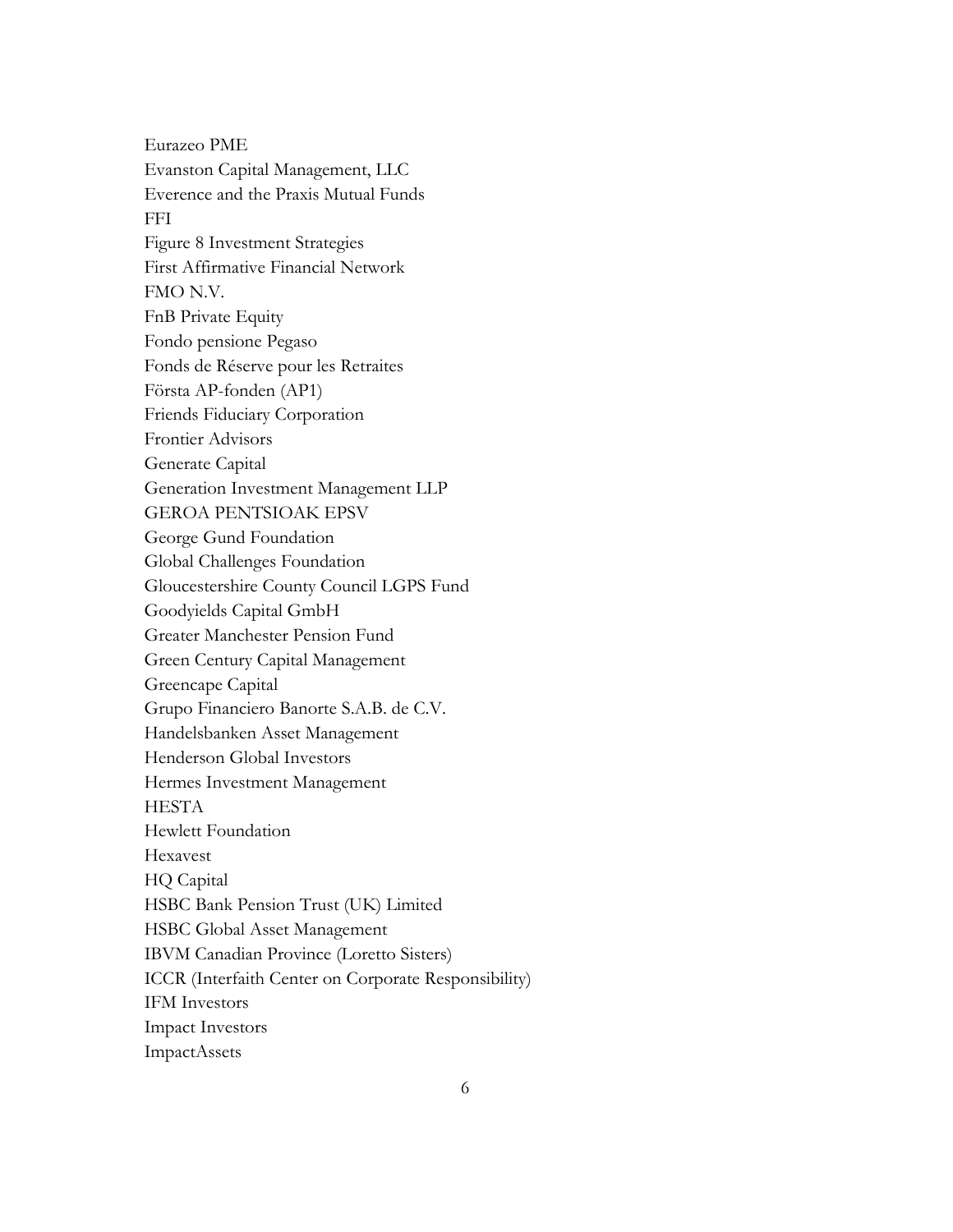Impax Asset Management Industriens Pension Inflection Point Capital Management Insight Investment Instructional Telecommunications Foundation, Inc. Interamerican Insurance Group Investec Asset Management Investisseurs et Partenaires Ircantec Ivey Foundation JSA Financial Group Jupiter Asset Management KBI Global Investors Kaete Investimentos Kempen Capital Management KEPLER-FONDS KAG Keva KLP Lacan Investimentos Lægernes Pension Länsförsäkringar AB Länsförsäkringar Sak Försäkringsaktiebolag Legal & General Investment Management Legato Capital Management Local Authority Pension Fund Forum Local Government Super London Pensions Fund Authority LUCRF Super (Labour Union Co-operative Retirement Fund) M&G Investments Macroclimate LLC MAIF Manulife Marguerite Adviser SA Marshall Street Management Maryland State Treasurer's Office MBO Partenaires Mellon Capital Management Mennonite Education Agency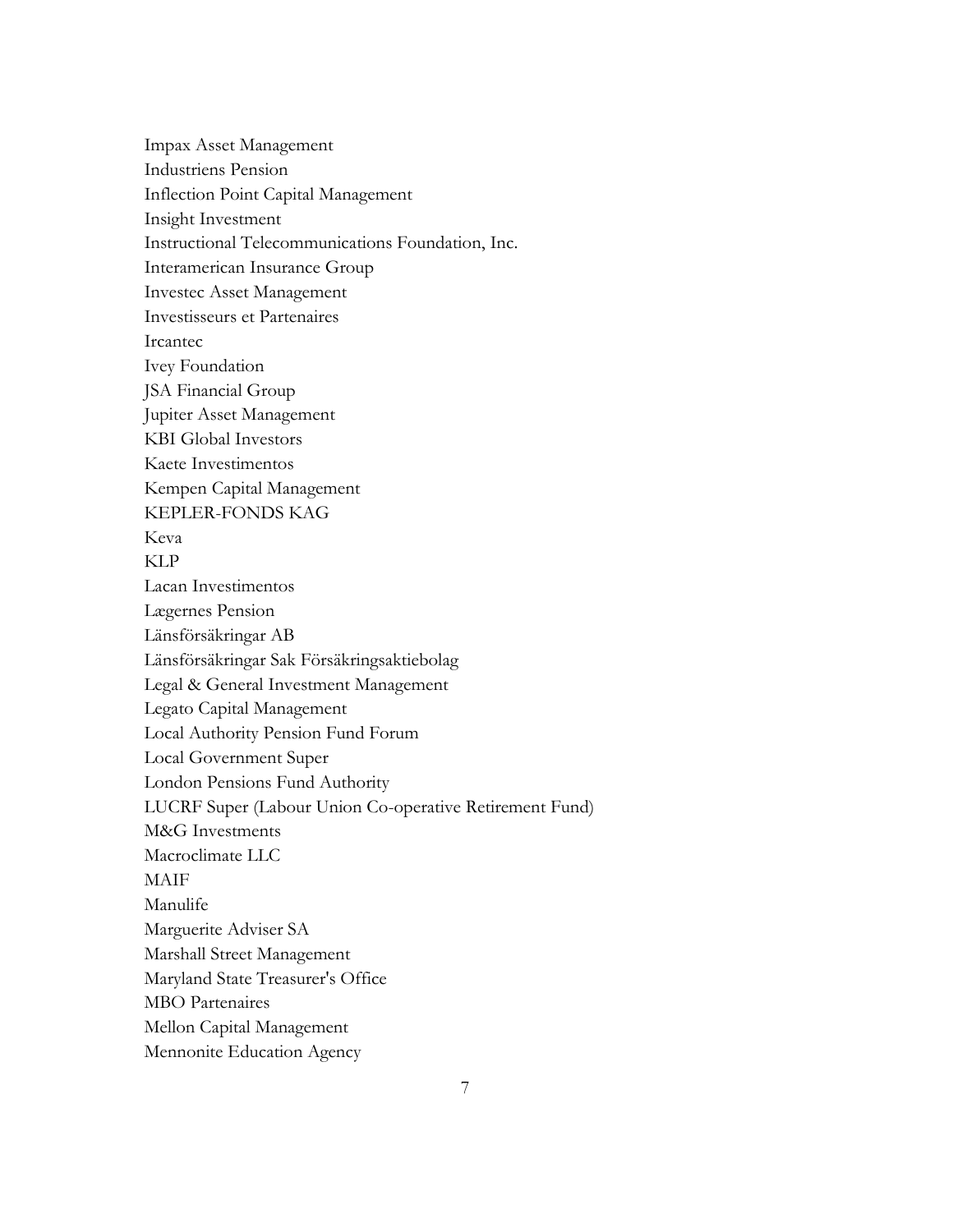Mercer Investments Merck Family Fund Mercy Health Mercy Investment Services Methodist Church in Ireland MFS Investment Management Miller/Howard Investments, Inc. Mirova Mistra The Swedish Foundation for Strategic Environmental Research MN MP Pension - Pensionskassen for Magistre & Psykologer MPC Renewable Energies GmbH Munich Re (Group) Nanuk Asset Management Pty Ltd National Association of Analysts and Investment Professionals in Capital Markets - Apimec Natixis Asset Management Natural Investments NEI Investments Neumeier Poma Investment Counsel, LLC New York City Comptroller New York State Comptroller NewQuest Capital Partners Newton Investment Management NN Investment Partners Nordea Wealth Management nordIX AG North East Scotland Pension Fund NorthEdge Capital LLP Northern Ireland Local Government Officers' Superannuation Committee NorthStar Asset Management, Inc. Northwest Coalition for Responsible Investment OceanRock Investments, a wholly-owned subsidiary of Qtrade Financial Group OFI AM Öhman Fonder Ontario Pension Board Ontario Teachers' Pension Plan OP Wealth Management OPTrust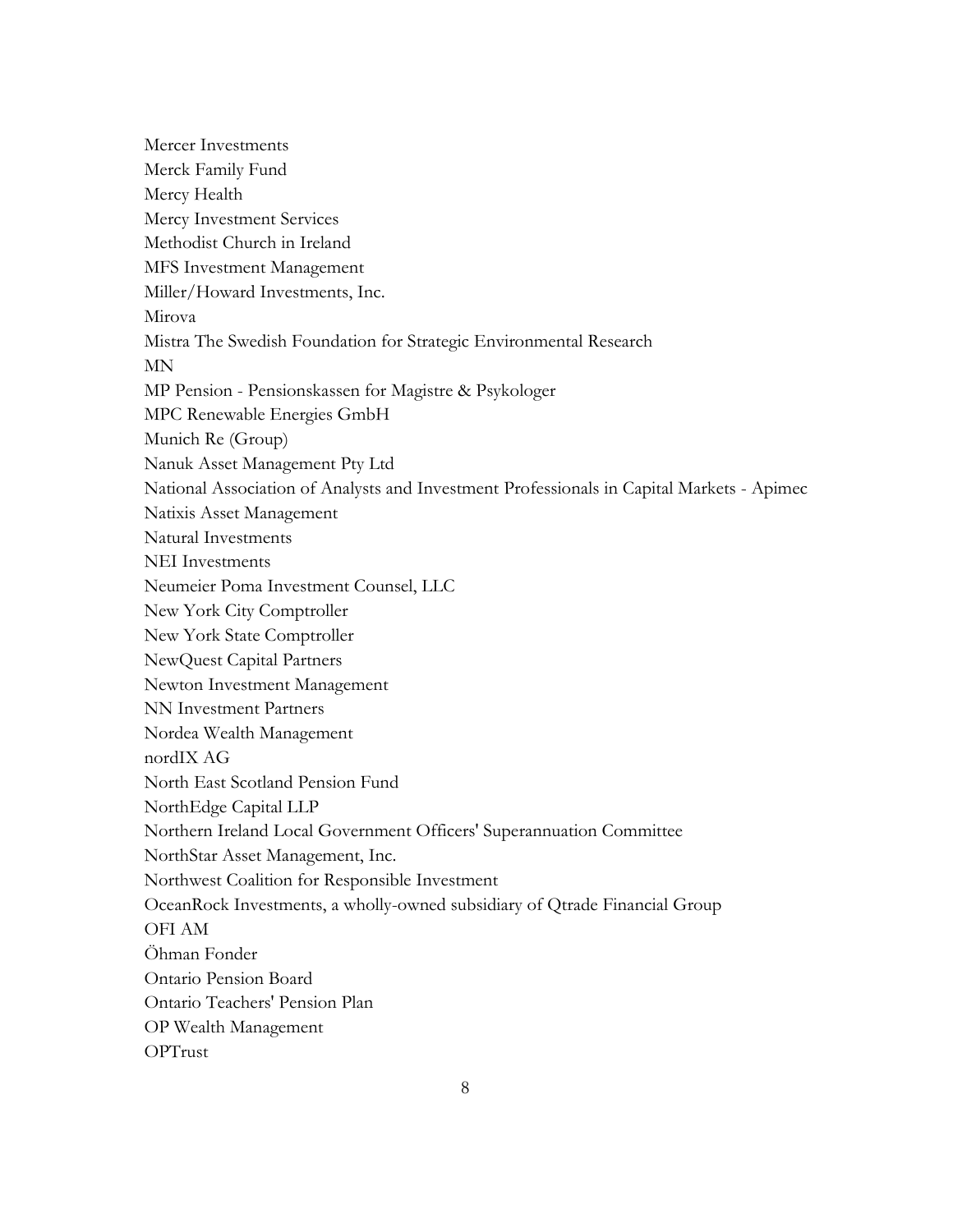Oregon State Treasurer Osmosis Investment Management Ownership Capital P+ (DIP/JØP) PAI Partners Pædagogernes Pension, PBU Palisade Investment Partners Parametric Portfolio Associates Park Foundation Partners Group Paul Hamlyn Foundation Pax World Funds Pegasus Capital Advisors, L.P. PenSam Pensioenfonds Metaal en Techniek (PMT) Pensioenfonds Metalektro (PME) Pension Plan of The United Church of Canada PensionDanmark Pensions Caixa 30 CaixaBank Employee Permian Global PFA Pension Phenix Capital PKA Pension Pictet Asset Management Plater Trust Priests of the Sacred Heart, US Province Progressive Investment Management Province of St. Joseph of the Capuchin Order Pyrford International Ltd Quoniam Asset Management GmbH Raiffeisen Capital Management RAM Active Investments Rathbone Greenbank Investments Red Mountain Capital Partners Régime de retraite de l'Université de Montréal Region VI Coalition for Responsible Investment REI Super Reynders, McVeigh Capital Management, LLC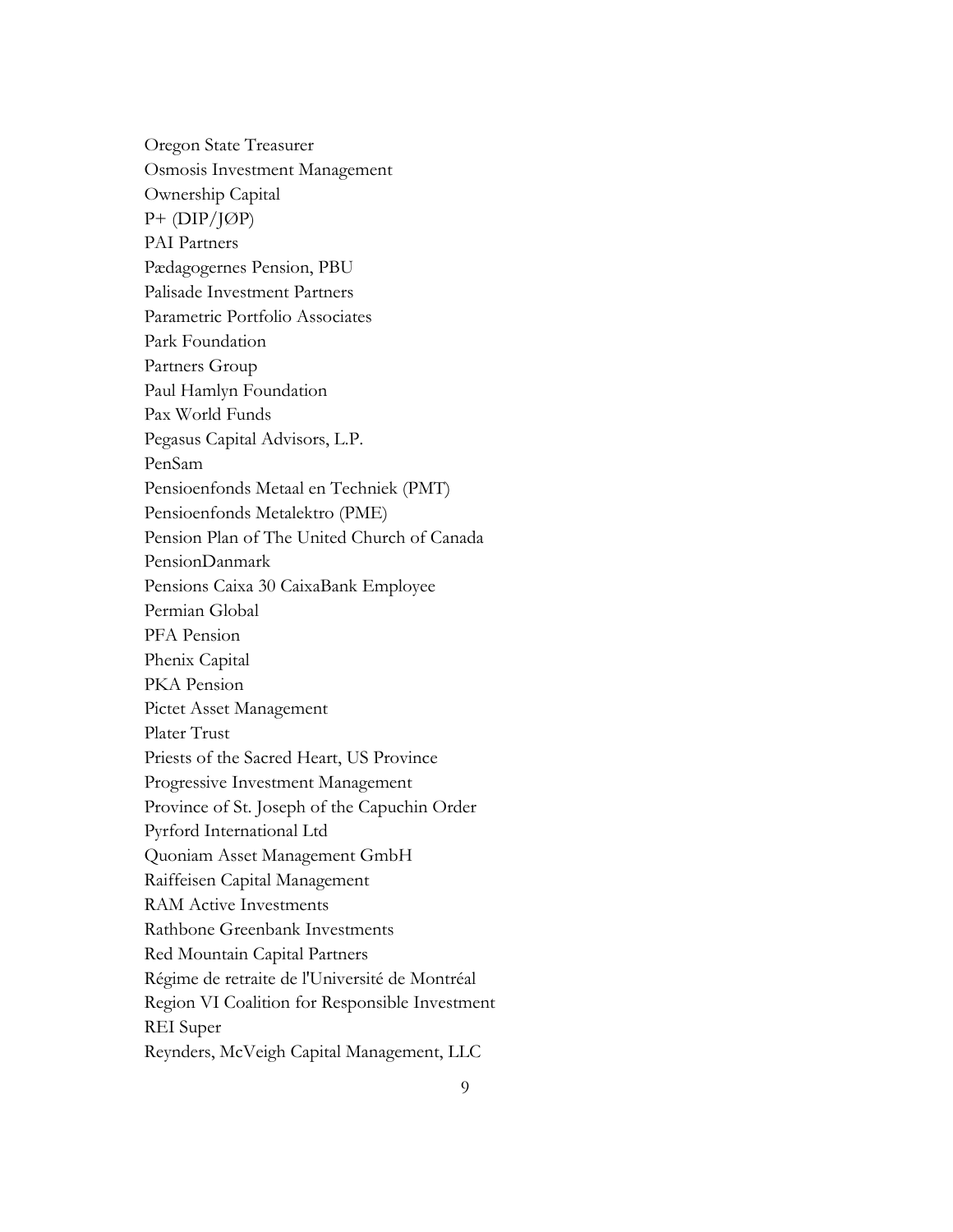Richmond Global Compass Fund Riverwater Partners LLC Robeco RobecoSAM Robert and Patricia Switzer Foundation Roche Brune AM Rockefeller Asset Management Rockefeller Brothers Fund Sampension Sarasin & Partners School Sisters of Notre Dame Cooperative Investment Fund School Sisters of St. Francis Schroders SCOR SE Seamans Capital Management, LLC Seattle City Employees' Retirement System SEB Investment Management Seventh Generation Interfaith Coalition for Responsible Investement SHARE SharePower Responsible Investing, Inc. Sierra Club Foundation Sisters of Bon Secours USA Sisters of Charity of Cincinnati Sisters of Instruction of the Child Jesus Sisters of Saint Joseph of Chestnut Hill, Philadelphia, PA Sisters of St. Dominic of Caldwell NJ Sisters of St. Francis of Philadelphia Sit Investment Associates, Inc. Skoll Foundation SKY Harbor Capital Management, LLC Social Justice Committee of the UU Congregation at Shelter Rock Solaris Investment Managament Sonen Capital South Yorkshire Pensions Authority Spiltan Fonder Spoorwegpensioenfonds Stafford Capital Stance Capital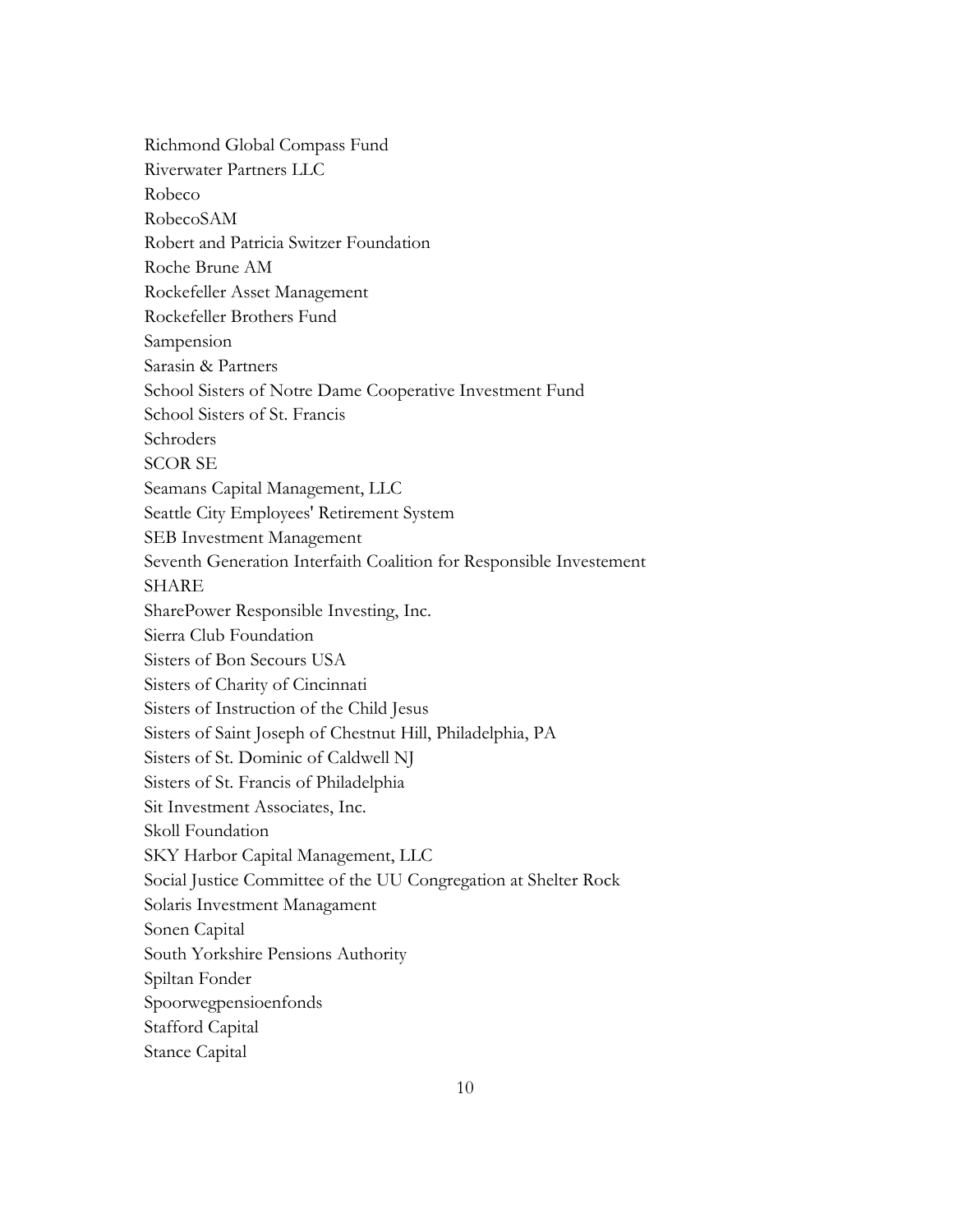Standard Life Investments Statewide Super Steyler Ethik Bank Stichting Bedrijfstakpensioenfonds voor de Bouwnijverheid Stichting Pensioenfonds voor de Woningcorporaties Stichting Personeelspensioenfonds APG Storebrand Strathclyde Pension Fund Swedbank Robur Swift Foundation Sycomore AM Terra Alpha Investments, LLC The Atkinson Foundation The Catherine Donnelly Foundation The Hampshire Companies The John Merck Fund The Joseph Rowntree Charitable Trust The Laird Norton Family Foundation The Lutheran Council of Great Britain The McKnight Foundation The Nathan Cummings Foundation The Pension Boards-UCC, Inc. The Russell Family Foundation The Servite Friars UK & Ireland The Sisters of St. Ann The Sustainability Group of Loring, Wolcott & Coolidge The Tellus Mater Foundation The United Church of Canada TPT Retirement Solutions Tri-State Coalition for Responsible Investment Tribe Impact Capital Trillium Asset Management Trilogy Global Advisors, LP Trinity Health Triodos Investment Management True Green Capital Management LLC Union Investment Union Mutualiste Retraite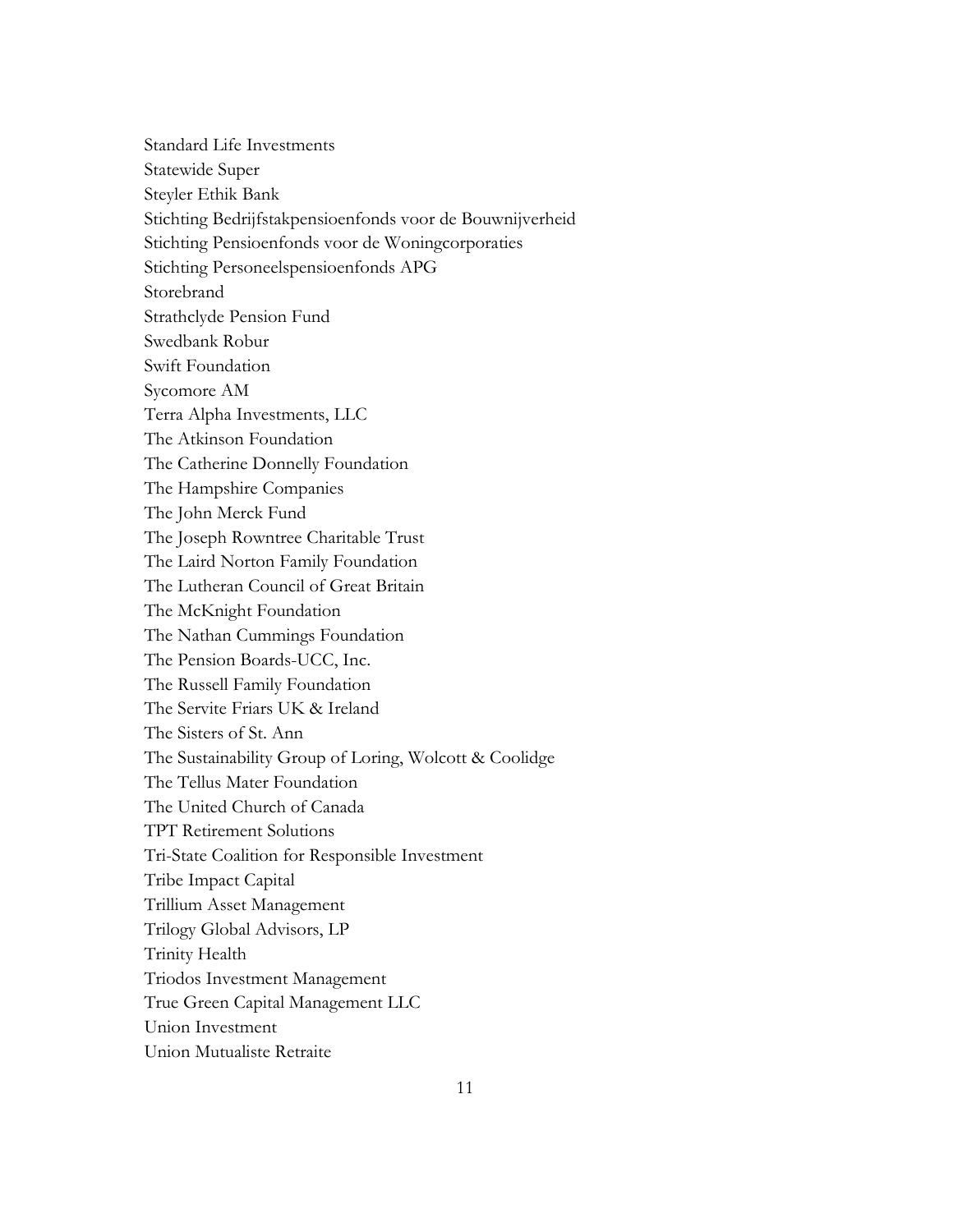Unipol Gruppo UNISON Staff Pension Scheme Unitarian Universalist Association Unitarian Universalist Service Committee (UUSC) United Nations Foundation Universities Superannuation Scheme – USS University of Toronto Asset Management Corporation Vancity Investment Management Ltd. VBV - Vorsorgekasse AG Veris Wealth Partners Veritas Pension Insurance Company VicSuper Pty Ltd VidaCaixa Vision Super Pty Ltd Volksbank Vorarlberg e. Gen. WaveCrest Wealth Management WaveStone Capital Wermuth Asset Management GmbH Wespath Benefits and Investments West Midlands Pension Fund Wetherby Asset Management WHEB Asset Management Wilbanks Partners llc World Resources Institute (WRI) Zevin Asset Management Zürcher Kantonalbank Zurich Insurance Group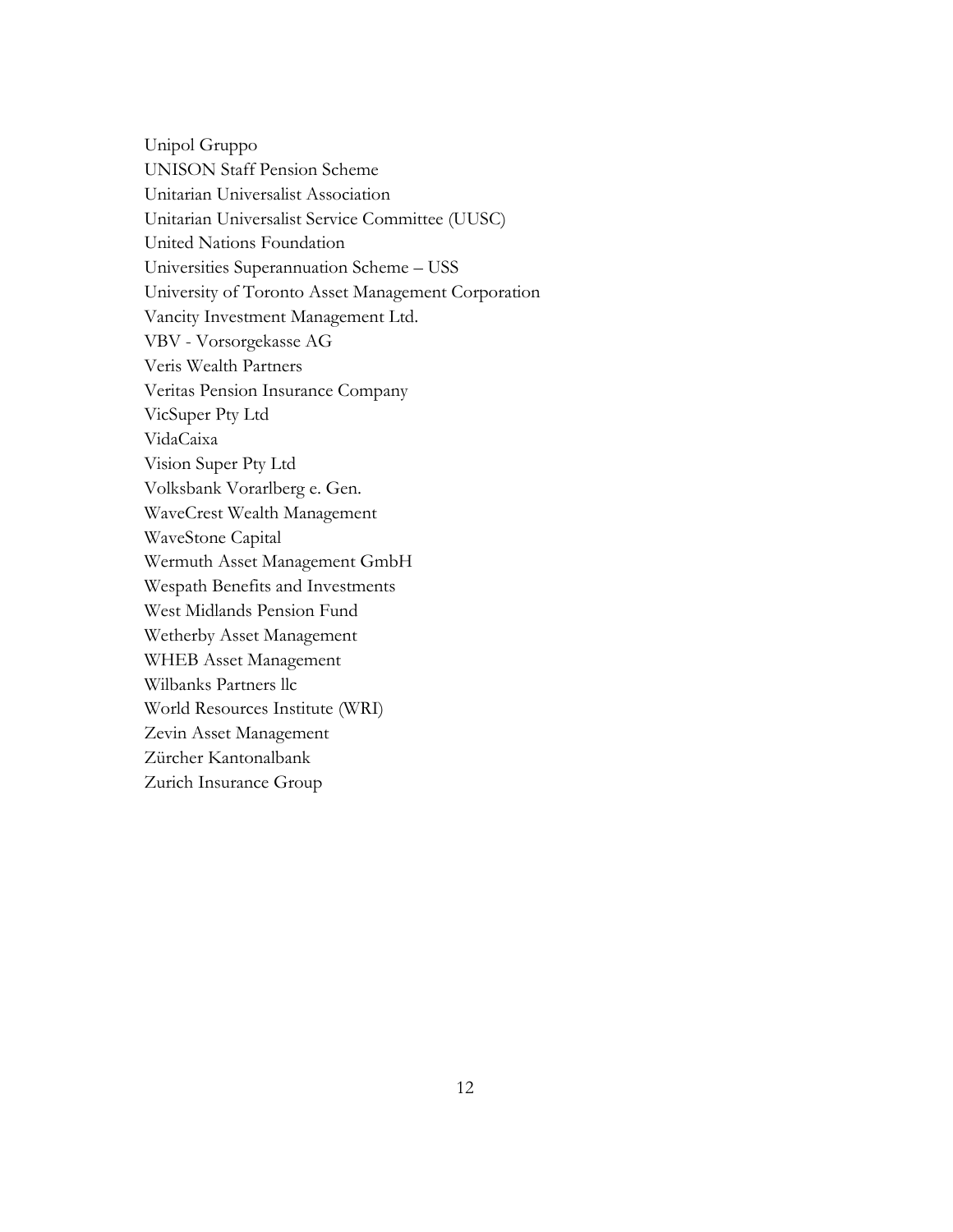## **This letter is signed by investors and co-ordinated by the following organisations:**

Asia Investor Group on Climate Change (**AIGCC**) is an initiative to create awareness among Asia's asset owners and financial institutions about the risks and opportunities associated with climate change and low carbon investing. AIGCC provides capacity for investors to share best practice and to collaborate on investment activity, credit analysis, risk management, engagement and policy. AIGCC represents the Asian investor perspective in the evolving global discussions on climate change and the transition to a greener economy. See [www.aigcc.net](http://www.aigcc.net/) an[d](https://twitter.com/AIGCC_update) [@AIGCC\\_Update.](https://twitter.com/AIGCC_update)

**CDP**, formerly the Carbon Disclosure Project, is an international non-profit that drives companies and governments to reduce their greenhouse gas emissions, safeguard water resources and protect forests. CDP represents institutional investors with trillions in assets, helping to leverage investor and buyer power to motivate companies to disclose and manage their environmental impacts; whilst also providing insights into corporate environmental performance for investors. Over 5,800 companies with some 60% of global market capitalisation disclosed environmental data through CDP in 2016 alongside 500 cities and 100 states and regions, making CDP's platform one of the richest sources of information globally on how companies and governments are driving environmental change. Please visit [www.cdp.net](https://www.cdp.net/en) or follow us [@CDP](https://twitter.com/CDP) to find out more.

**Ceres** is a sustainability non-profit organization working with the most influential investors and companies in North America to build leadership and drive solutions throughout the economy. Through powerful networks and advocacy, Ceres tackles the world's biggest sustainability challenges, including climate change, water scarcity and pollution, and human rights abuses. The Ceres Investor Network on Climate Risk and Sustainability, comprising investors with trillions in assets, advances leading investment practices, corporate engagement strategies and policy solutions to build an equitable, sustainable global economy and planet. For more information, visit [www.ceres.org](http://www.ceres.org/) and follow [@CeresNews.](https://twitter.com/ceresnews?lang=en)

Investor Group on Climate Change (**IGCC**) is a collaboration of Australian and New Zealand institutional investors and advisors focusing on the impact that climate change has on the financial value of investments. IGCC aims to encourage government policies and investment practices that address the risks and opportunities of climate change. For more information, visit [www.igcc.org.au](http://www.igcc.org.au/) and [@IGCC\\_Update.](https://twitter.com/IGCC_Update)

Institutional Investors Group on Climate Change (**IIGCC**) is a collaborative forum for organisations in 9 European countries who manage trillions in assets. Its membership spans everything from belief-based funds to mainstream investors, from pension funds to fund managers and private equity houses. Its mission is to provide investors with a common voice to encourage public policies, investment practices and corporate behaviour which address long-term risks and opportunities associated with climate change. For more information, visit [www.iigcc.org](http://www.iigcc.org/about-us/our-members) & [@iigccnews.](https://twitter.com/iigccnews)

The United Nations-supported Principles for Responsible Investment (**PRI**) is the world's leading initiative on responsible investment. The six Principles for Responsible Investment are a voluntary